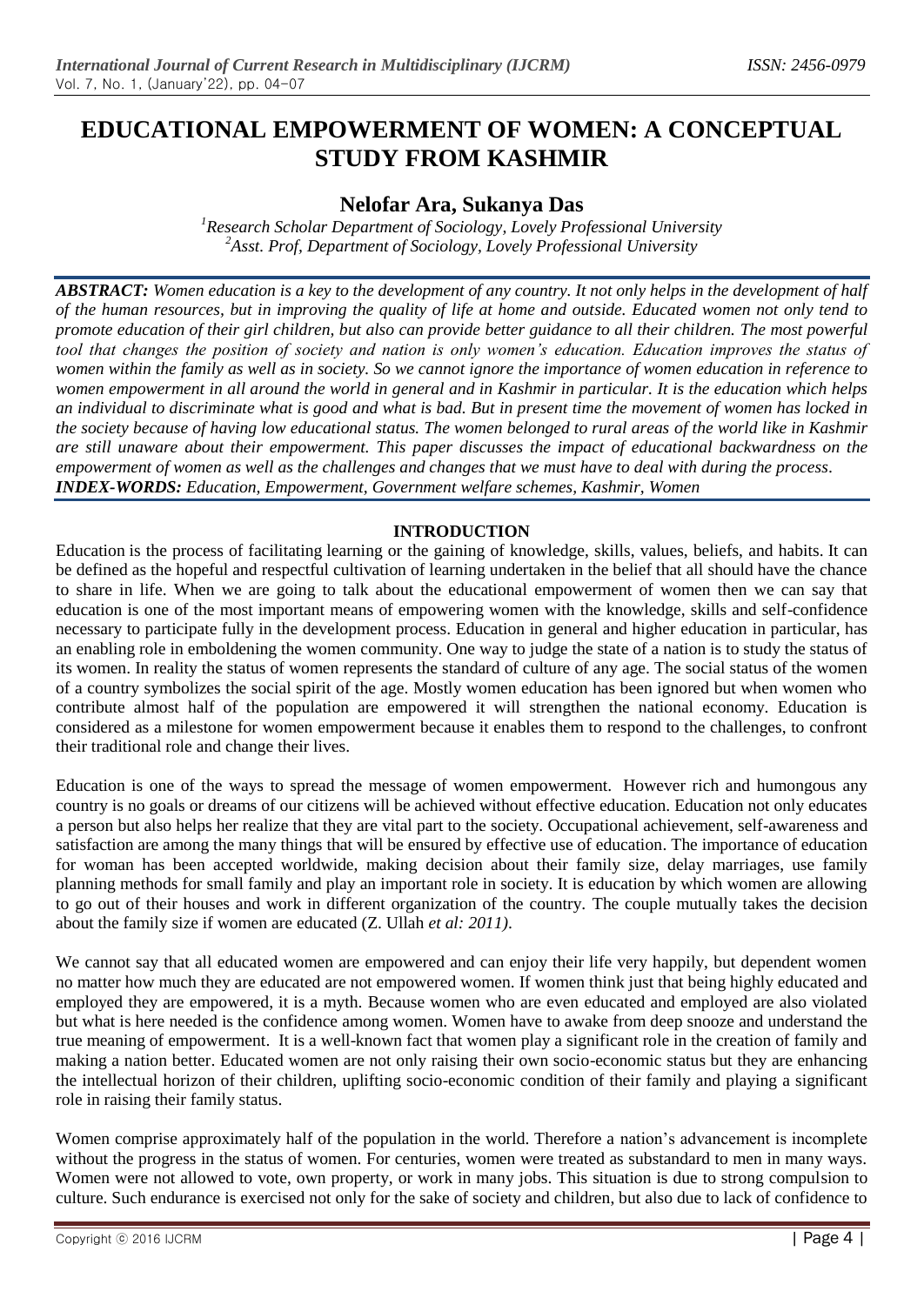live as a single woman and face the challenges of life. Now we are somehow out of those dark ages, women are more empowered to do whatever they want. This means that they have the ability to choose their own destiny, job, vote, and can do anything as a man can do. Education also makes the women strong, empowered, creates self- reliance and brings determination in life. It has a central role in the struggle to achieve women's equality and empowerment both in the family as well as in the community. Lack of education, information and low level of literacy exacerbate the situation of deprivation in all sector of life. Education helps in generating awareness among women about their legal, social, political and economic rights, provisions and privileges to fight against all sorts of social discrimination. It enables them to realize their potentialities, developing skills, seeking employment and improving their nutritional and health conditions.

Geographically both male and female have the same space in society, yet male and female are not treated equally in the society. Women are unequally access to education, physical, health care and financial resources opportunities in the economic, social, political and cultural field. Female has a lower status than male almost everywhere in the world. Women and men are just like the two sides of the same coin, so they should work together in life. There should be given equality in each and every step of life. Education is the responsibility of both men and women. In Kashmir, most of the women work inside the houses, and are completely dependent upon their men and the movement of women has locked in society because of having low educational status.

The University Education Commission (1949) has rightly remarked '*there cannot be an educated people without educated women. If general education had to be limited to men or to women, that opportunity should be given to women, for them it would more surely be passed on to the next generations'*. But the educational status of women in Kashmir like their counterpart to another place in the country was also depressing and quite depressing. Women in the traditional Kashmiri society were generally subjected to discrimination, inequality and oppression. The role of women remained confined to domestic affairs and they were debarred from education (Dabla: 2007). People were highly conservative and the realization that women need to be educated was totally lacking. The first effort to educate Kashmiri women came from the Christian Missionaries. It was between 1893 and 1895 that a missionary school for girls was started by the Church Missionary Society.

There was strong opposition to this school as it aroused suspicion in the minds of people who were conservative in their outlook. They feared that in the school the minds of their women would be polluted by the impure ideas from foreign lands which would lead them astray (Bazaz: 1959). Only a few girls attended the school and their parents were somewhat on the shake, as the public opinion was very much against them (Biscoe: 1998). The dedication and personal efforts of the missionary ladies who laid the foundation of this school encouraged parents to enroll their daughters in this school (Khan: 2005). With the partition of the country, the Jammu and Kashmir National Conference formed the first elected government in the State. The Party prepared the Draft of the future constitution of the State which was given the name of '*Naya Kashmir'* in which education in the State of Jammu and Kashmir was a major and important demand. The Draft provides special arrangements for women's education in accordance with the provision of the Women's Charter (Khan, 1973). A breakthrough in women's education came in the year 1950, which saw the establishment of first women's college, on Maulana Azad Road, Srinagar and the higher education among Kashmiri women started to gain popularity with the establishment of this college. In 1961, another college (Nawa Kadal College) for women was established. With the establishment of institutions of higher education exclusively for women, there was a change in the attitude of women and their consciousness rose. As a result of steadily changing attitudes of the community towards girl's education, the number of Muslim women in schools and colleges has gradually improved and their participation in modern education has increased though at a sluggish pace (Khan: 2005). In order to bridge the gender gap and remove or minimize the disparities in educational attainment, various policies and programmes that have been initiated by the central government for education of women and implemented in Jammu and Kashmir are like:

- *i. Sarva Shiksha Abhiyan (SSA):* Sarva Shiksha Abhiyan (*SSA*) promotes girls education through equalization of educational opportunities and elimination of gender disparities.
- *ii.* National Programme for Education of Girls at Elementary Education *(NPEGEL):* The National Programme for Education of Girls at Elementary Level (NPEGEL) is a focused intervention of the government of India to reach the 'Hardest to Reach' girls, especially those not in school through the development of a model school in every cluster with more intense community mobilization and supervision of girls enrolment in schools.
- *iii. Kasturba Gandhi Balika Vidyalaya (KGBV):* The Kasturba Gandhi Balika Vidyalaya scheme was launched in July 2004 for setting up residential schools at upper primary level for girls belonging predominantly to the Schedule castes, Schedule Tribes.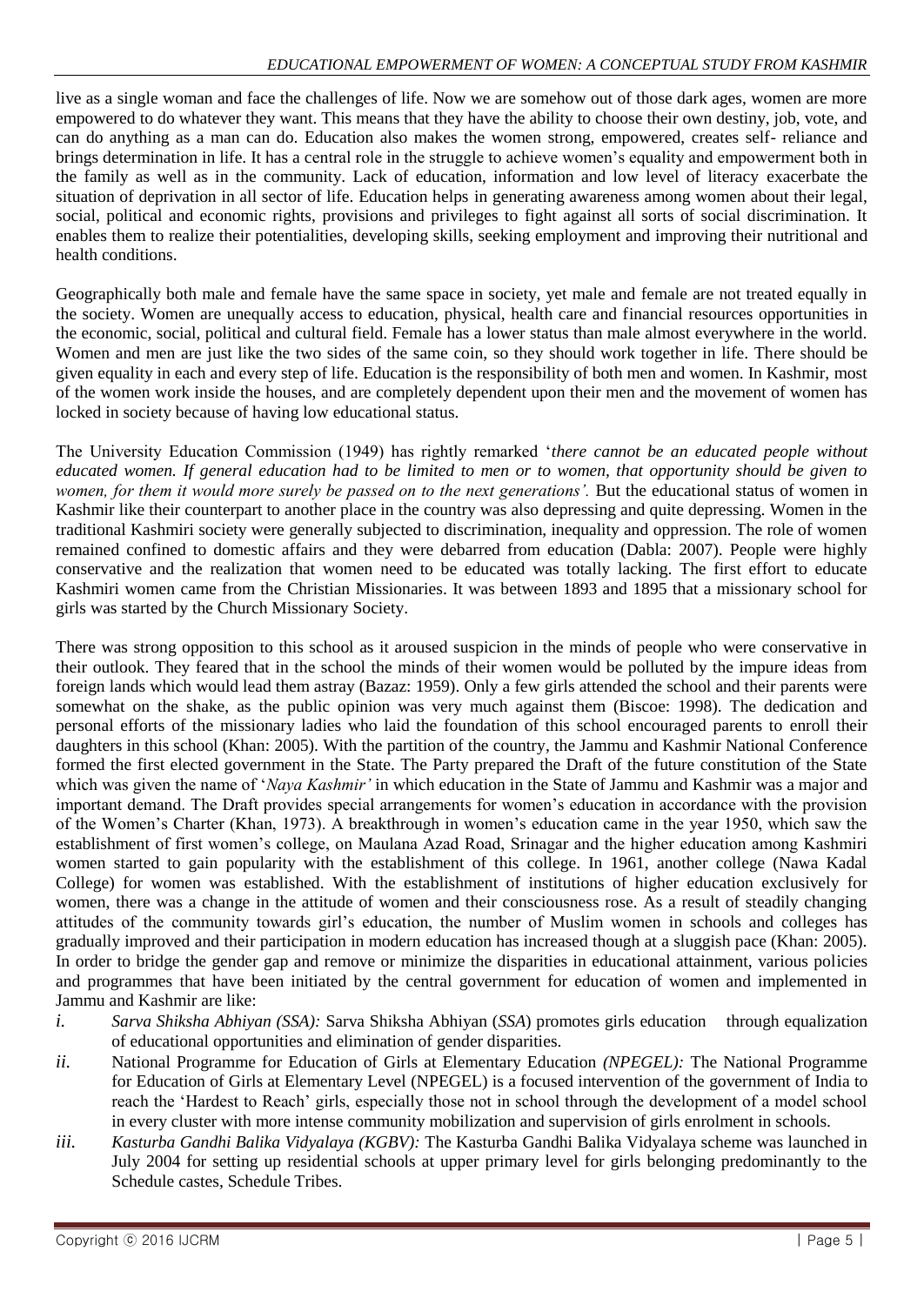No doubt women's education in Kashmir has made considerable progress and even parents are showing interest to educate their daughters along with their sons. But still, their progress is slow because of their low levels of literacy. Our laws, development policies and other strategies have enabled the women towards advancement in different spheres. There has been a perceptible shift in approach to women's issues from welfare to development orientation and further to the empowerment of women economically, socially, politically and legally. Despite all these measures, there still exists a wide gap between the goals enshrined in the Constitution and related mechanisms on the one hand and the situational reality of the status of women on the other. There is still a lot required to be done in this sphere. There is also a need to take more strict measures for improvement in the education of women in Kashmir because education plays a significant role in raising the status of women. The planners, administrators and implementers involved must pay greater attention to guide the process of bridging the gender inequalities in education. Hence the greatest need of the hour is to raise the social status of women. To bring about such a change, they have to be informed of what legal and administrative provisions are available in the country which is possible only through their education. In fact, the education of women has come to be considered as more important than that of men.

There are some related studies that I have mentioned here are:

According to Yasmeen Mohiuddin et al, in '*Country Ranking of Women Status: An Alternative Index'* affirmed that the lower status of women gives low wage rates than men in all fields and their large number of responsibilities of the family due to abandonment, divorce, etc. in the developed countries. Women's lower status is not only affected their work but also their services such as education and health. Women's status can also be judged by indicators. According to Swami Vivekananda '*There is no chance for the welfare of the world unless the condition of the women is improved. It is not possible for a bird to fly on only one wing'*. In reality, the status of women in the question of gender equality is far from their legitimate right (Mohiuddin et al: Dec 1995).

E. Bbaale & P. Mpuga (2011) in '*Female Education, Contraceptive Use and Fertility Evidence from Agenda'* discusses the positive impact of women's education on their late marriages, autonomy and lower fertility. This study also shows female education making women more autonomous and giving more control about various dimensions in their life (E. Bbaale & P. Mpuga: May 4, 2011).

Lubna Yousuf, Ouffee Maqbool in '*Higher Education and Women Participation in Kashmir: A Trend towards Change'* states that there is no denying the fact that education has a vital role in the life of an individual as well as society. In the case of an individual, education helps to discipline the mind, sharpen the intellect and refine the spirit. Education is the nourishment of the mind with knowledge and as such it helps in the formation of an integrated personality of an individual. Theoretically, the need for higher education for both males and females is the same. But practically it could be said that female education is more important than that of male (Lubna et al: *Nov. 2017*).

Neeraj Bargotra, and Dr. Aman Bhardwaj in their study '*Women empowerment in Jammu & Kashmir: An analytical reflection of initiatives and endeavours'* that Empowerment of women has become one of the most important concerns of the 21st century not only at National and International level but also at the State level. Many initiatives have been taken up in the shape of different policies and schemes at different levels which are inclined in the direction to ensure gender equality and women empowerment.

Bhat et. al. in '*Gender Disparity and Policies of Inclusion: A Case Study of Women's Education in Jammu and Kashmir*' stated that gender disproportion has been the main concern in India's detection for achieving the goal of universal elementary education. Education for women is the best way to empower her in all the fields and can improve the health conditions and economic status among her family members and lack of education among them can become an obstacle to the country's economic development (Bhat et al, 2011).

Sharmila and Dhas et al (N Sharmila, Jan 14, 2017) write on 'Development *of Women Education in India'* by stated that women constitute almost half of the population of the world so education for women is the only way to develop the wellbeing, sustenance and economic status of a family circle that comprise a micro-unit of a nation wealth (Sharmila et al, 2017).

### **CONCLUSION**

In order to promote the presence of women in the decision-making levels or to think about the empowerment of women in the real sense which has been defined as empowerment is a way of defining, challenging and overcoming barriers in one's life through which the individual increases her ability to shape her life and environment then we have to give the women of ours the quality education and try her to understand the actual meaning of empowerment or to make her independent. In certain cultural contexts, stronger efforts are required to avoid the exclusion of women from